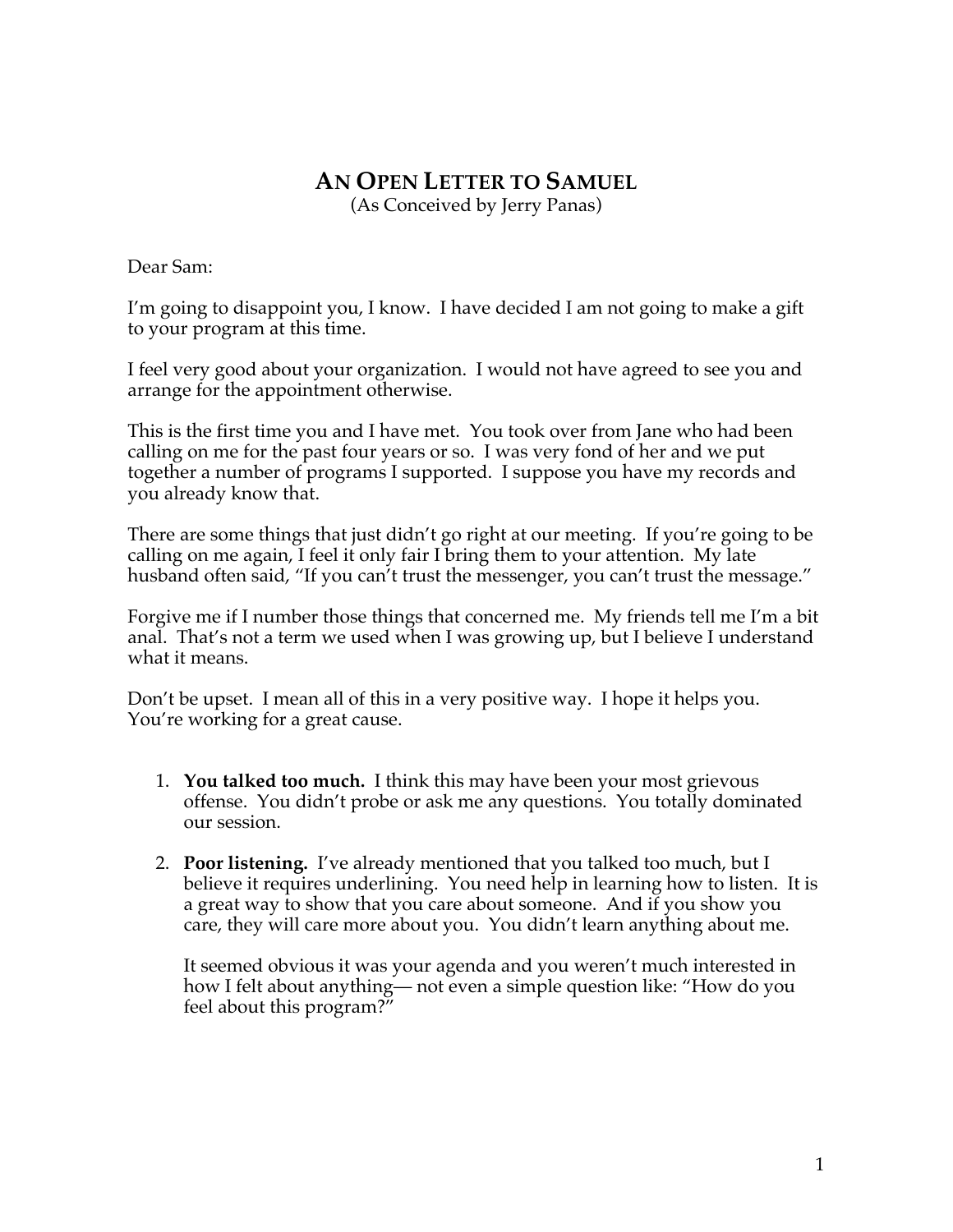- 3. **You don't know me.** I know this is only the first time we have met but it seemed apparent from the beginning that you really didn't know a great deal about me or know of the important support I've given to the organization in the past. Next time we meet, make certain you review all the material you can about me. (You'll find out even more if you probe a little, ask questions, and listen !)
- 4. **Don't take me for granted.** I had the feeling that you were pretty certain I was going to make a gift to your program. At times I worried that you might have thought I had a sign across my chest that said: "I give money away."

You never once asked if this might be something I could be interested in. Did I have any concerns? Was this something that really touched me in my heart?

- 5. **Listen after you ask.** The few times you did ask a question, I didn't have the feeling you were really listening to what I said. I was watching you. It seemed that when I was talking, you were thinking ahead to how you might respond.
- 6. **Poor eye contact.** I know the times are different. When I was growing up we were taught in grade school how important it was to give a firm handshake and to maintain eye contact. We were taught that eye contact was tremendously important.

At times during our meeting, you seemed to be looking at some papers on your lap. And I noticed at times when you were talking, you were looking around to different things in the living room. If you had asked, I would have shown you my wonderful Steuben Collection. You might have gotten points from me if you had.

7. **The benefits.** I like to hear about what I can expect when I make a gift what are the results. I don't mean that my gift will make it possible to build a new facility. I know that.

I do want to know how my gift impacts the lives that will be touched. That's what's important to me.

My husband used to tell me that when I make a gift, I'm actually investing in the institution. I want to know what I'm getting from my investment. I ask this very same question when I talk to my financial advisor.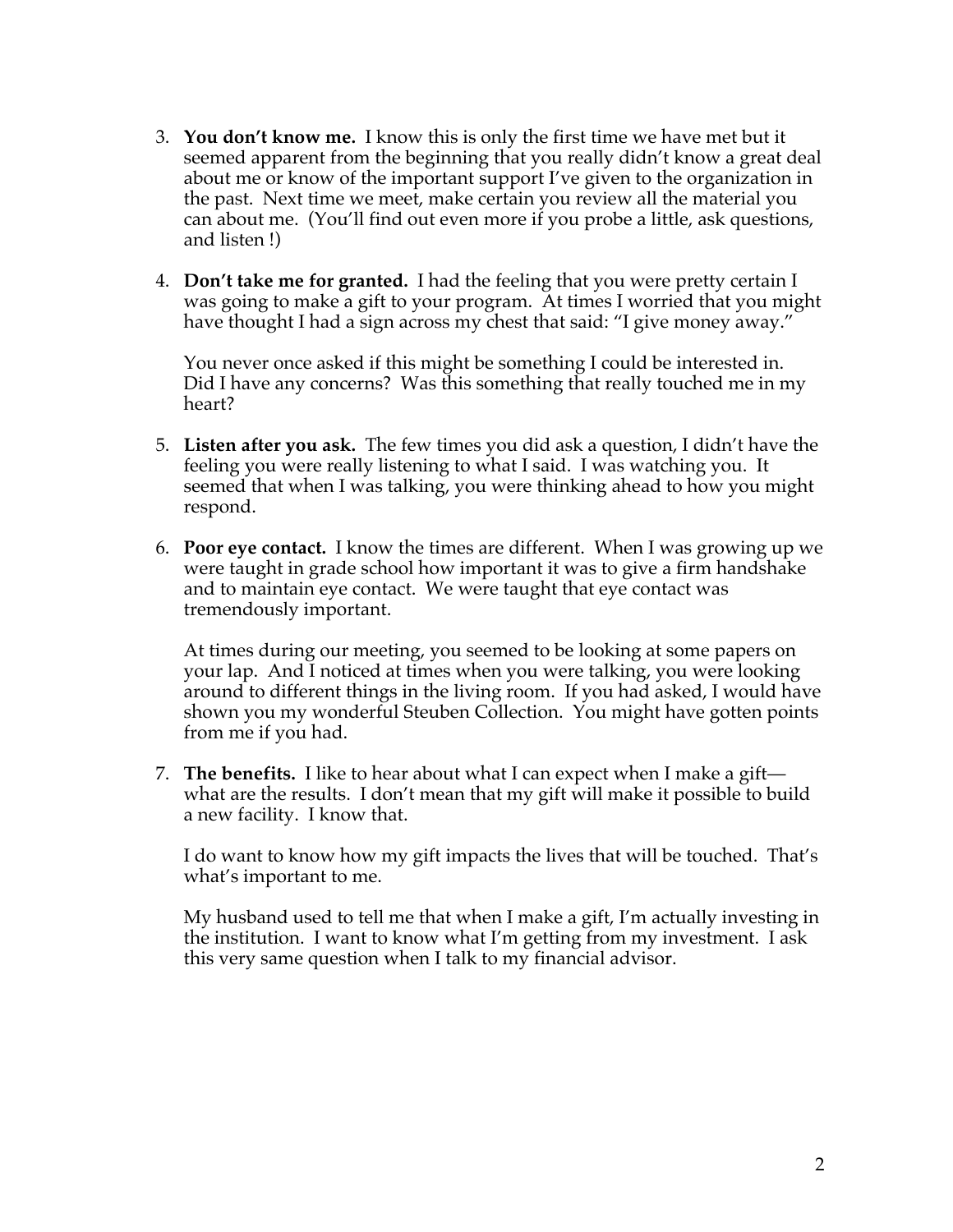8. **It was all about the program.** I think you talked far too much about the organization and the program. I know the organization quite well. I have been supporting it for years.

But you kept talking about what you need instead of how it will affect the lives of those you serve. That's what is really important to me.

Forgive me for mentioning Jane again. But she always told me how my gifts changed and saved lives. I love the idea that I can make a difference.

9. **Premature ask.** I was thinking you were probably somewhere in the middle of our discussion when all of a sudden, like a jack-in-the-box, you asked me for a gift. I didn't feel that you had thoroughly covered the topic and you certainly hadn't asked how I felt about it. And then, pop— you asked for the gift.

I thought, by the way, you asked for a great deal. That's why I didn't think you had really looked at my records. That's a bit more than I've ever given in the past.

- 10. **You assumed too much.** As you were talking, I gathered that you believed I knew all about the program. Actually, I knew nothing. You would have found that out if you had probed a little bit.
- 11. **Energy and passion.** I am afraid I live too much in the past. I apologize. But as I told you, when I went to grade school, they taught us to sit up straight. Not rigid. Relaxed. But straight.

I'm certain I put you in the wrong chair. That old chair in the living room does have a way of engulfing a person. You could have asked for a different chair. I would have understood. Or you could have asked if you could bring in a chair from the dining room.

The other thing, and I don't know how to describe it better for you, is that you actually didn't seem very excited or enthusiastic about the program. It seemed to feel, somehow, that you were carrying out a responsibility of making the call. Here I go again, but I must tell you that Jane was always so passionate about those things she talked to me about. And somehow, that rubbed off on me.

12. **Fancy brochure.** I meant to mention this earlier. Soon after you arrived, you pulled out that big folder. I hate to have you spending money on that fancy printing but I do understand that's something the organization feels it must do. But it has a negative effect on me. Some of my friends tell me the same thing.